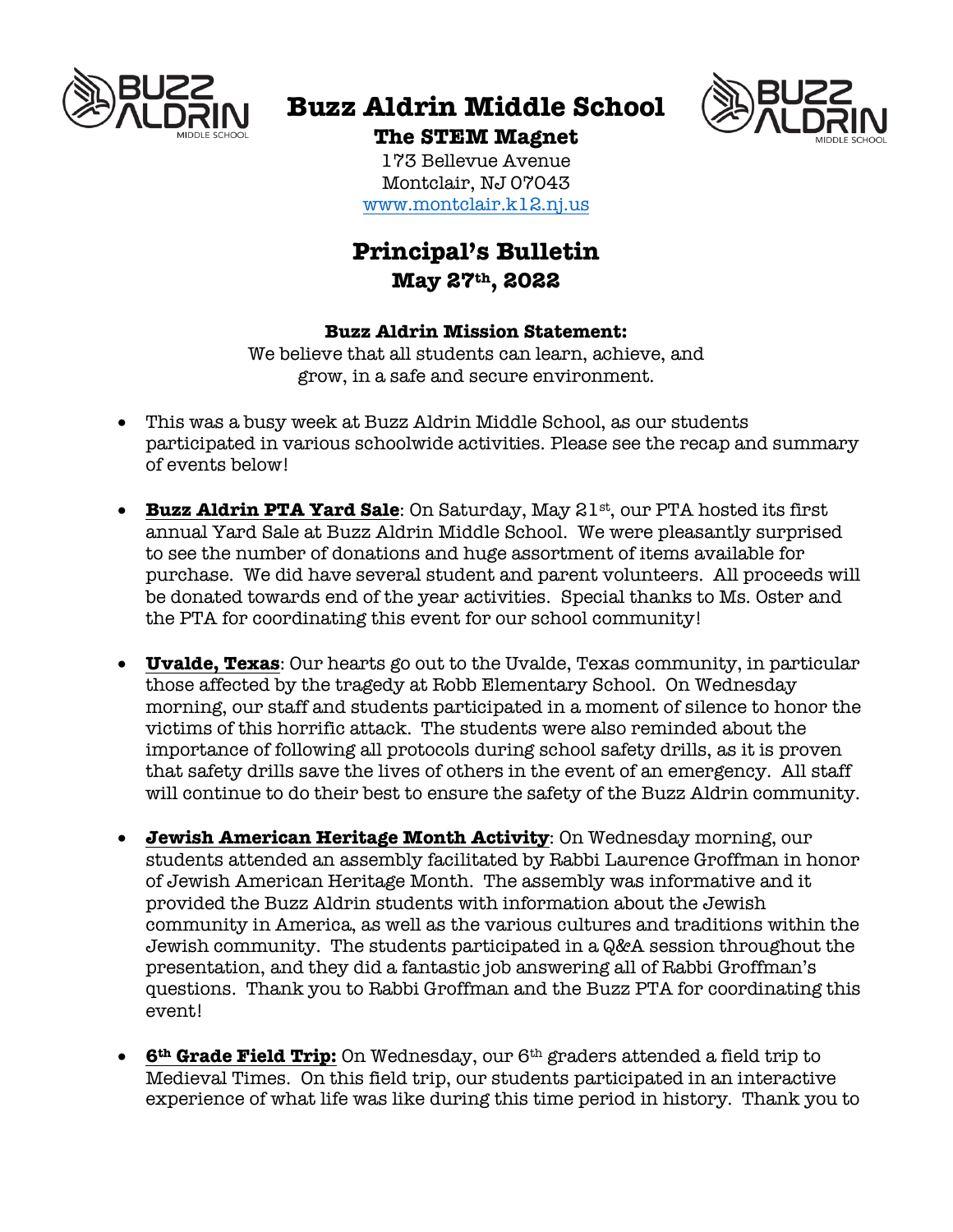Ms. Drozd, Ms. Scala, and all the chaperones for coordinating this event and making this event run as smoothly as possible.

- **Poetry Slam**: On Wednesday evening, we had our 7<sup>th</sup> annual Poetry Slam at Buzz Aldrin. We had several students produce and perform their poems in front of family and judges. The students demonstrated a tremendous amount of courage by performing, and we celebrate each and every one of them. Congratulations to Zora Tracy, Kayton (Kriss) Reece, and Emma Rodriguez for placing as our top three! Special thank you to Mr. Luke Fess for serving as the club advisor, and thank you to all our judges for volunteering your time.
- **Career Day**: On Thursday, Buzz Aldrin students attended two virtual Career Day presentations conducted by various community members volunteering their time to inform Buzz Aldrin students about their professions, explain their daily job duties, and answer questions from the students. We are appreciative of all the volunteers for donating their time to educate and inspire the Buzz student population. Special thank you to Mr. Taylor for coordinating this iniative for the school!
- **AAPI Cultural Awareness**: On Thursday afternoon, our students participated in an assembly coordinated by Ms. Linda Kow of Montclair's AAPI. This assembly was sponsored by both AAPI Montlcair and the Buzz Aldrin PTA. The students had a fantastic time as they learned about the country, history, and traditions of India! The assembly began with an informative presentation including facts and traditions of India, and the students were able to see a dance performance put on by Kulture Kool. At the end of the presentation, all the staff and students participated in a Bollywood dance themselves. The auditorium was electric and our students did an amazing job learning the dance moves! Thank you to the PTA and AAPI for making this event happen for our students.
- **Mental Health Awareness Month**: On Thursday, our students participated in a Mental Health Awareness Advisory in honor of Mental Health Awareness Month. They learned about mental health facts, mental health illnesses, and various coping mechanisms that have proven to be successful.

## • **Questions to ask your children at home**:

- o What was one interesting fact or statistic you learned from the Jewish American Heritage Month assembly?
- o Show me one of your Bollywood Dance moves from Thursday!
- o What did you learn from your Career Day presenters? Did the presentations change the way you see these professions?
- o What are two things you can do that have shown to increase mental health?
- **National Foster Care Month Donation Drive Update**: Thank you to all of the generous contributions to our ELA department's donation drive, which supports children in foster care. This connects to our novel, They Cage the Animals at Night by Jennings Michael Burch, which all seventh-graders read this year. **We**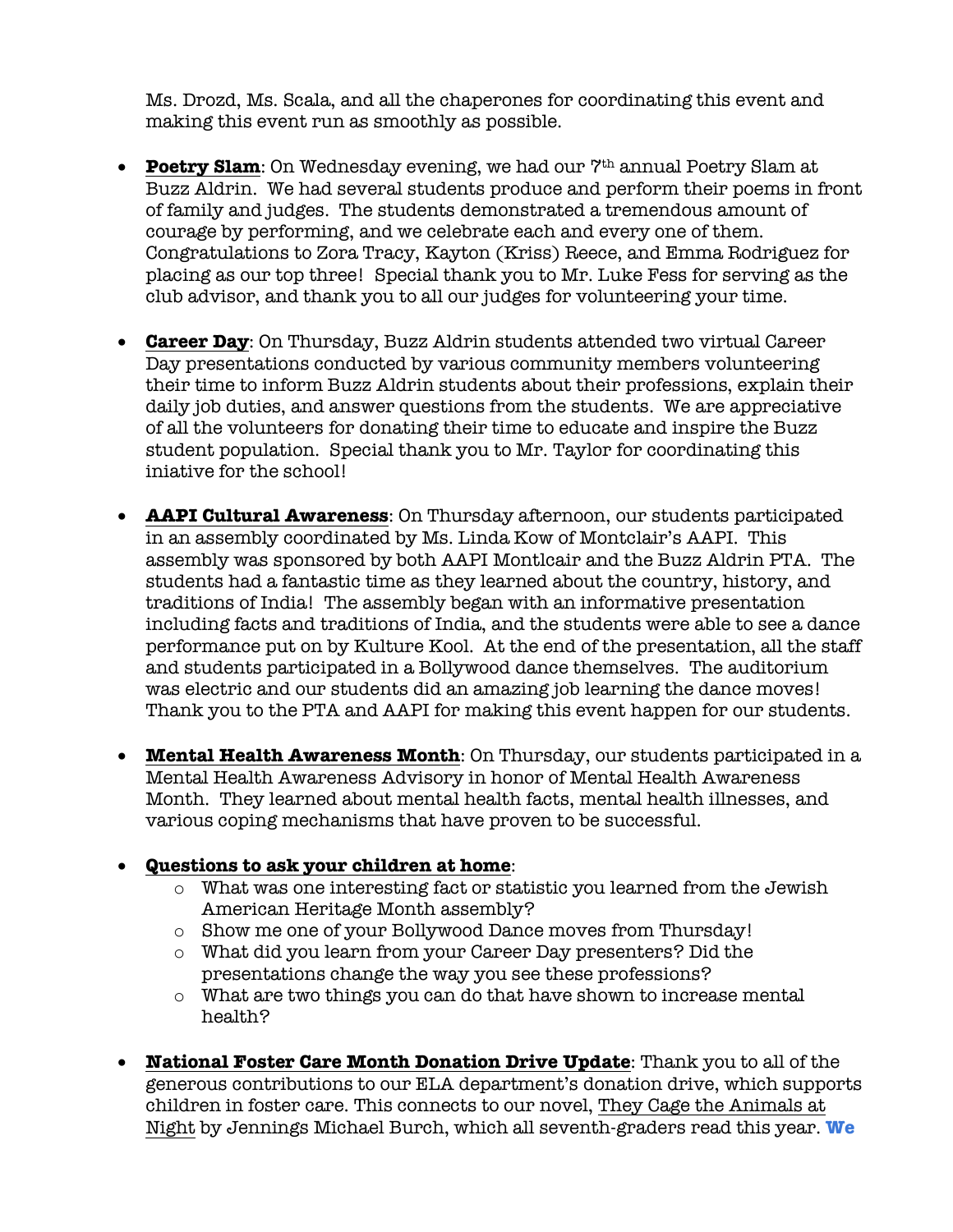**are happy to announce that we collected \$200 during the lunch collection the past week.** All donations will go to **Together We Rise**, an organization that provides resources for children in foster care. If you would like to contribute, we are still collecting donations until the end of the month: https://fundraise.togetherwerise.org/campaign/buzz-aldrin/. Thank you in advance for your help and support with this!

- **6<sup>th</sup> Grade Placement Exam**: On Tuesday, May 31<sup>st</sup>, 6<sup>th</sup> graders enrolled in Math 6 will take the 6th grade mathematics placement exam. This exam will be used along with other criteria to best identify your child's appropriate math placement for next year. Additional criteria used to determine math placement include cumulative math grade, midterm score, final exam score, and placement exam performance. This is not a test that students need to prepare for, but rather, a tool that teachers will use to assist with making the most appropriate math recommendation for each child. Individual placement scores are not released, but rather, used in conjunction with the other criteria. If you have any questions or concerns, please reach out to Buzz Aldrin's Math Subject Matter Leader, Ms. Kate Megdanis at kmegdanis@montclair.k12.nj.us.
- **Yearbook Update**: Yearbooks are nearly sold out and are on a first come first served basis. To order your copy of the yearbook please go to www.jostensyearbooks.com or call 1-877-7675217. Email or yearbook advisor Mrs. Mintz at Jmintz@montclair.k12.nj.us with any questions.
- **Message for 8th grade families attending MHS**: Due to a scheduling conflict, we had to change our dates for when physicals are provided. Free athletic physicals will be offered at the fieldhouse at the Aubrey Lewis Sports Complex on the following dates: These will be the only dates we offer free athletic physicals for the 2022-2023 school year.
	- $\circ$  Monday, June  $13<sup>th</sup> 5$  pm 8 pm
	- o Tuesday, June  $14<sup>th</sup>$  5 pm 8 pm
- **Important Information for Parents:**
	- $\circ$  Please speak with your child about his/her/their behavior both in school and uptown. Several local businesses located near the school have reached out urging parents to speak with their children about their conduct and behavior. This behavior is unacceptable.
- **District Devices**: We are no longer issuing loaner Chromebooks to students. Students will be responsible for bringing their own charged devices to school. Chromebooks are the only items we are accepting for parent drop-offs. Additionally, we are not accepting parent drop-offs for any items other than Chromebooks.
- I wish everyone a relaxing, rejuvenating, and restful Memorial Day on this upcoming Monday. Memorial is a day when we take time to honor and remember the US military members who've lost their lives while serving our nation.